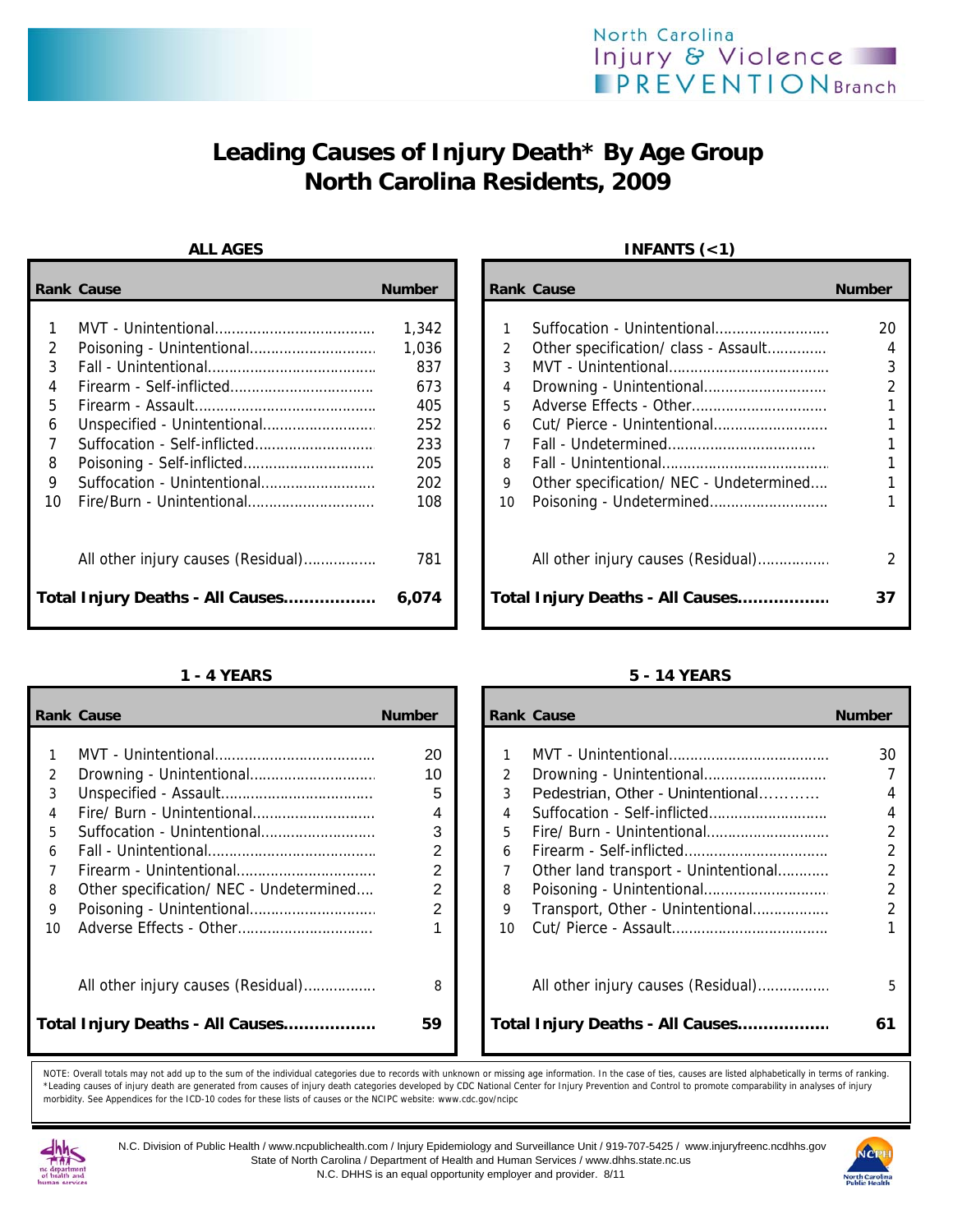

# **Leading Causes of Injury Death\* By Age Group North Carolina Residents, 2009**

### **15 - 24 YEARS 25 - 44 YEARS**

|        | <b>Rank Cause</b>                | <b>Number</b> |        | <b>Rank Cause</b>                  | <b>Number</b> |
|--------|----------------------------------|---------------|--------|------------------------------------|---------------|
| 2      |                                  | 323<br>130    | 2      |                                    | 473<br>374    |
| 3      |                                  | 115           | 3      |                                    | 188           |
| 4<br>5 |                                  | 72<br>40      | 4<br>5 |                                    | 188<br>122    |
| 6      |                                  | 21            | 6      |                                    | 83            |
| 8      |                                  | 15<br>10      | 8      |                                    | 27<br>26      |
| 9      |                                  | 10            | 9      |                                    | 20            |
| 10     |                                  | 8             | 10     |                                    | 19            |
|        |                                  | 51            |        | All other injury causes (Residual) | 179           |
|        | Total Injury Deaths - All Causes | 795           |        | Total Injury Deaths - All Causes   | 1,699         |

|                                  | <b>Rank Cause</b>                  | <b>Number</b> |    | <b>Rank Cause</b>                  | <b>Number</b> |
|----------------------------------|------------------------------------|---------------|----|------------------------------------|---------------|
|                                  |                                    | 403           |    |                                    | 698           |
|                                  |                                    |               |    |                                    |               |
|                                  |                                    | 377           | 2  |                                    | 214           |
|                                  |                                    | 260           | 3  |                                    | 202           |
|                                  |                                    | 108           | 4  |                                    | 151           |
| 5                                |                                    | 95            | 5  | Suffocation - Unintentional        | 129           |
| 6                                |                                    | 69            | 6  |                                    | 55            |
|                                  |                                    | 58            |    |                                    | 43            |
| 8                                | Suffocation - Unintentional        | 34            | 8  |                                    | 40            |
| 9                                |                                    | 33            | 9  |                                    | 17            |
| 10                               | Fire/ Burn - Unintentional         | 32            | 10 |                                    | 16            |
|                                  | All other injury causes (Residual) | 267           |    | All other injury causes (Residual) | 119           |
| Total Injury Deaths - All Causes |                                    | 1,736         |    | Total Injury Deaths - All Causes   | 1,684         |

| Cause                              | <b>Number</b> |                | <b>Rank Cause</b>                  | <b>Number</b> |
|------------------------------------|---------------|----------------|------------------------------------|---------------|
|                                    |               |                |                                    |               |
|                                    | 323           |                |                                    | 473           |
|                                    | 130           | $\mathfrak{D}$ |                                    | 374           |
|                                    | 115           | 3              |                                    | 188           |
|                                    | 72            | 4              |                                    | 188           |
| Suffocation - Self-inflicted       | 40            | 5              |                                    | 122           |
|                                    | 21            | 6              |                                    | 83            |
| Poisoning - Self-inflicted         | 15            | 7              |                                    | 27            |
|                                    | 10            | 8              |                                    | 26            |
|                                    | 10            | 9              |                                    | 20            |
|                                    | 8             | 10             |                                    | 19            |
|                                    | 51            |                |                                    | 179           |
| All other injury causes (Residual) |               |                | All other injury causes (Residual) |               |
| Injury Deaths - All Causes         | 795           |                | Total Injury Deaths - All Causes   | 1,699         |

### **45 - 64 YEARS AGES 65 & OVER**

| Cause                              | <b>Number</b> |               | <b>Rank Cause</b>                  | <b>Number</b> |
|------------------------------------|---------------|---------------|------------------------------------|---------------|
|                                    |               |               |                                    |               |
|                                    | 403           |               |                                    | 698           |
|                                    | 377           | $\mathcal{P}$ |                                    | 214           |
| Firearm - Self-inflicted           | 260           | 3             |                                    | 202           |
|                                    | 108           | 4             |                                    | 151           |
| Poisoning - Self-inflicted         | 95            | 5             |                                    | 129           |
|                                    | 69            | 6             |                                    | 55            |
| Suffocation - Self-inflicted       | 58            |               |                                    | 43            |
| Suffocation - Unintentional        | 34            | 8             |                                    | 40            |
| Unspecified - Unintentional        | 33            | 9             |                                    | 17            |
| Fire/ Burn - Unintentional         | 32            | 10            |                                    | 16            |
| All other injury causes (Residual) | 267           |               | All other injury causes (Residual) | 119           |
| Injury Deaths - All Causes         | 1,736         |               | Total Injury Deaths - All Causes   | 1,684         |

NOTE: Overall totals may not add up to the sum of the individual categories due to records with unknown or missing age information. In the case of ties, causes are listed alphabetically in terms of ranking. \*Leading causes of injury death are generated from causes of injury death categories developed by CDC National Center for Injury Prevention and Control to promote comparability in analyses of injury morbidity. See ICD-10 codes for these lists of causes at the NCIPC website: www.cdc.gov/ncipc



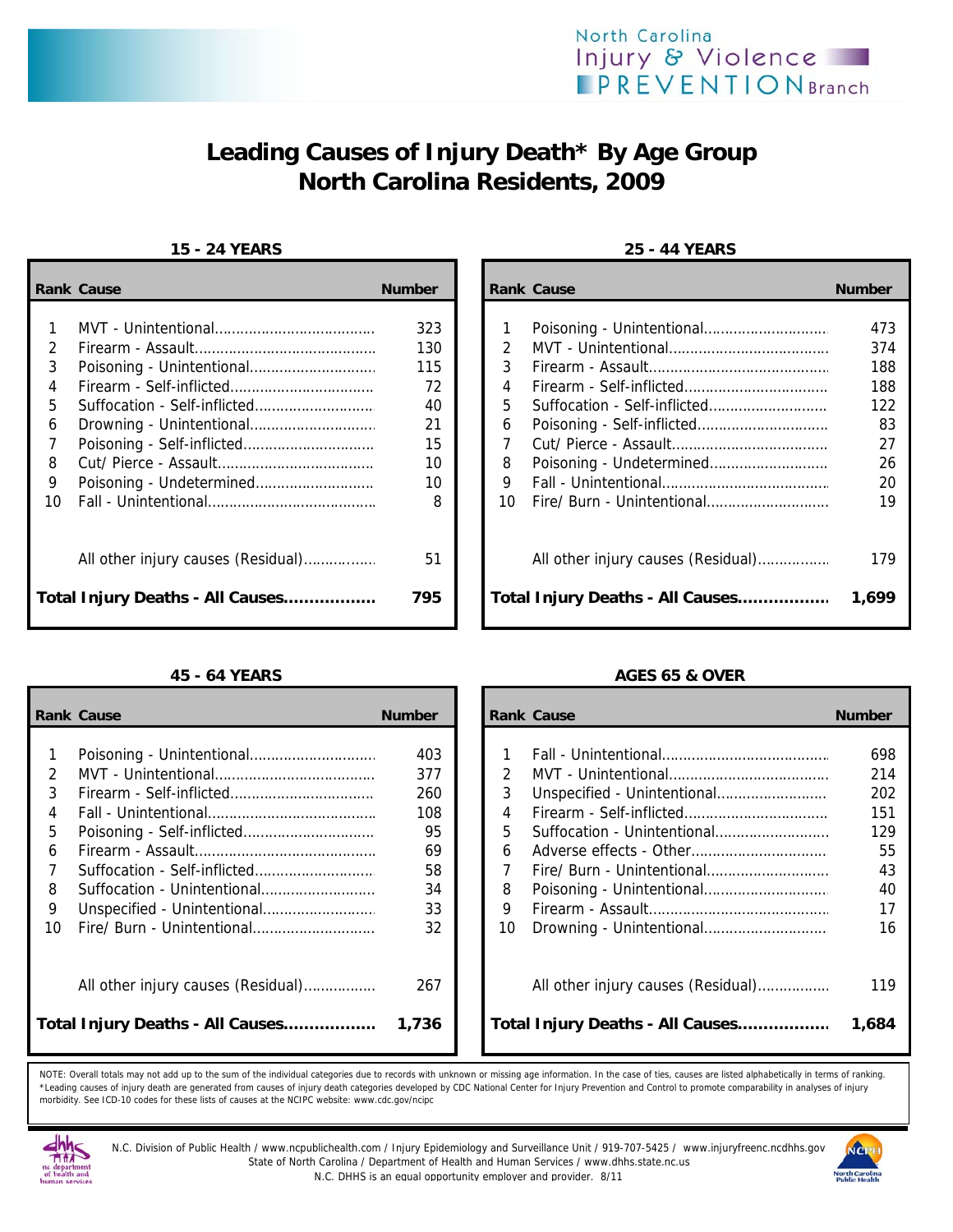## North Carolina Injury & Violence **PREVENTIONBranch**

## **Leading Causes of Injury Death By Race\* North Carolina Residents, 2009**

Note: Hispanic and Non-Hispanic deaths are listed separately

### **WHITE BLACK**

|    | <b>Rank Cause</b>                | <b>Number</b> |    | <b>Rank Cause</b>                  | <b>Number</b> |
|----|----------------------------------|---------------|----|------------------------------------|---------------|
|    |                                  | 1,005         |    |                                    | 289           |
| 2  |                                  | 924           | 2  |                                    | 220           |
| 3  |                                  | 741           | 3  |                                    | 91            |
| 4  |                                  | 600           | 4  |                                    | 89            |
| 5  |                                  | 207           | 5  |                                    | 64            |
| 6  | Suffocation - Self-inflicted     | 205           | 6  | Suffocation - Unintentional        | 51            |
|    |                                  | 192           |    |                                    | 42            |
| 8  |                                  | 165           | 8  |                                    | 34            |
| 9  | Suffocation - Unintentional      | 149           | 9  |                                    | 31            |
| 10 |                                  | 83            | 10 |                                    | 27            |
|    |                                  | 557           |    | All other injury causes (Residual) | 155           |
|    | Total Injury Deaths - All Causes | 4,828         |    | Total Injury Deaths - All Causes   | 1,093         |

### **AMERICAN INDIAN**

|    | <b>Rank Cause</b>                  | <b>Number</b>  |
|----|------------------------------------|----------------|
|    |                                    |                |
| 1  |                                    | 33             |
| 2  |                                    | 14             |
| 3  |                                    | 12             |
| 4  | Firearm - Self-inflicted           | 7              |
| 5  |                                    | 4              |
| 6  |                                    | 4              |
| 7  | Suffocation - Self-inflicted       | 3              |
| 8  | Adverse Effects - Other            | $\overline{2}$ |
| 9  | Drowning - Unintentional           | $\mathcal{P}$  |
| 10 |                                    | 2              |
|    | All other injury causes (Residual) | 11             |
|    | Total Injury Deaths - All Causes   | 94             |

Racial group totals will not add up to overall total because deaths occurring among other races are not included here. Caution should be taken when comparing the number of deaths across racial groupings. Population size varies considerably from one racial group to another. The number of deaths for each group is to a large extent a reflection of that population size. In the case of ties, causes are listed alphabetically in terms of ranking.



N.C. Division of Public Health / www.ncpublichealth.com / Injury Epidemiology and Surveillance Unit / 919-707-5425 / www.injuryfreenc.ncdhhs.gov State of North Carolina / Department of Health and Human Services / www.dhhs.state.nc.us N.C. DHHS is an equal opportunity employer and provider. 8/11